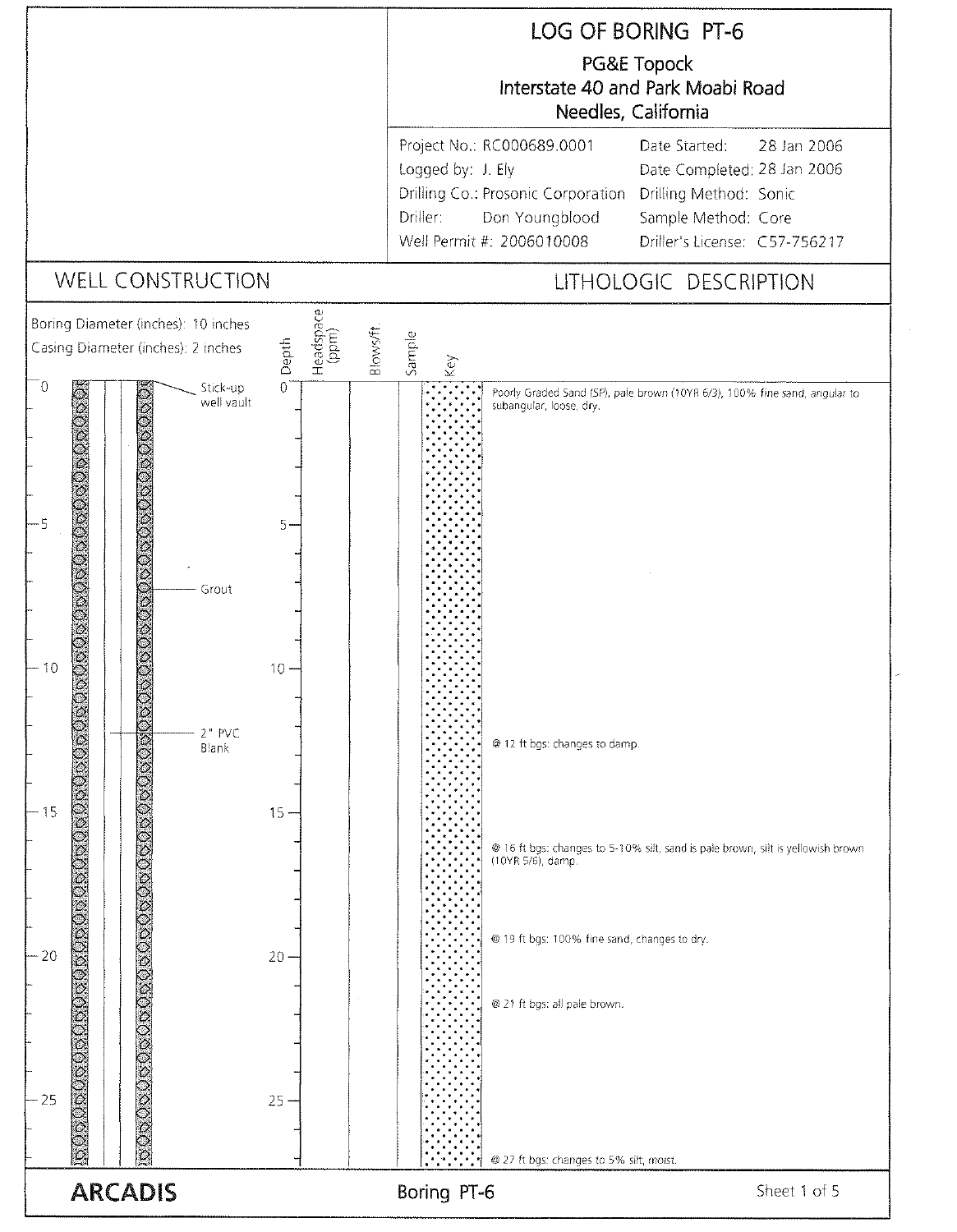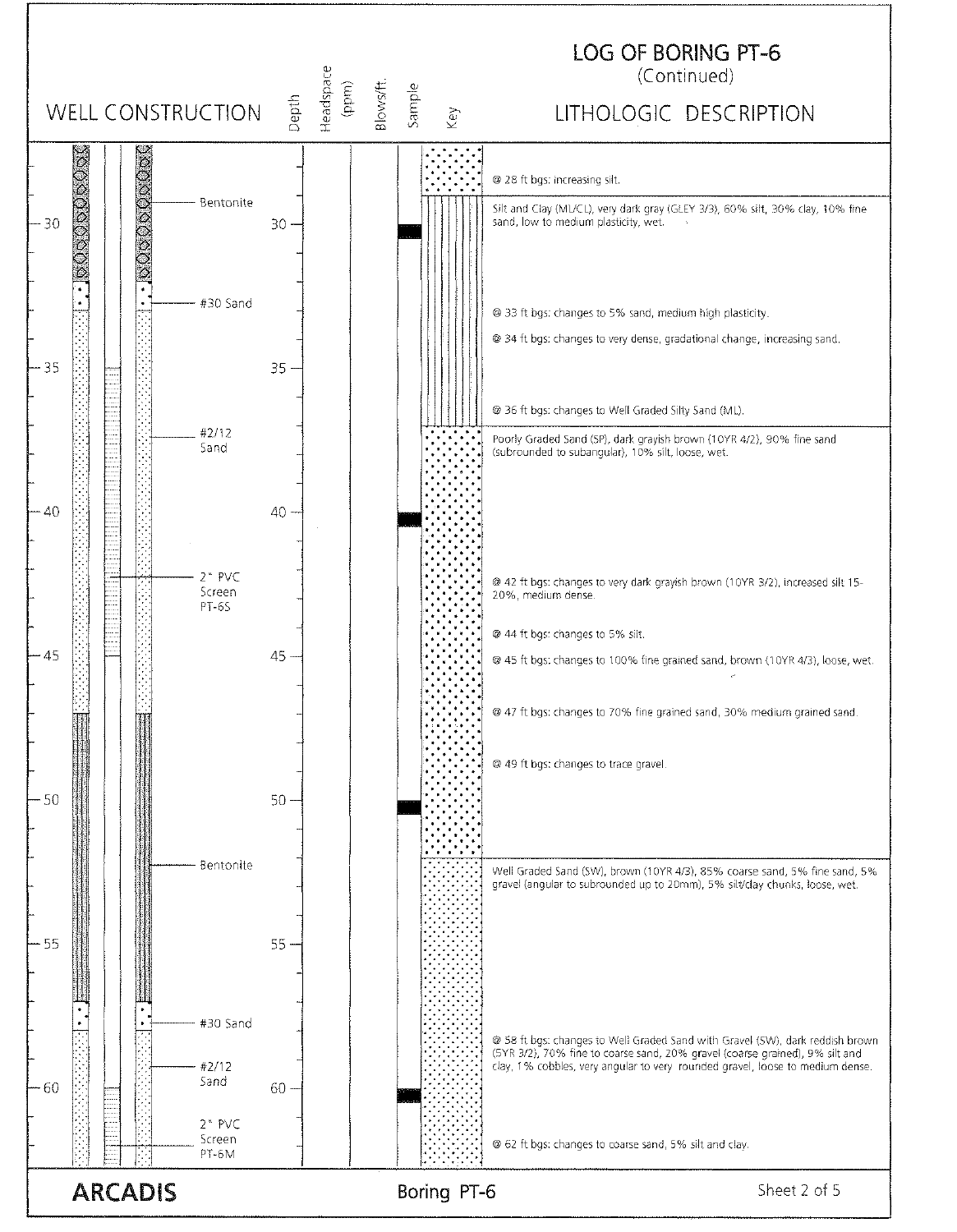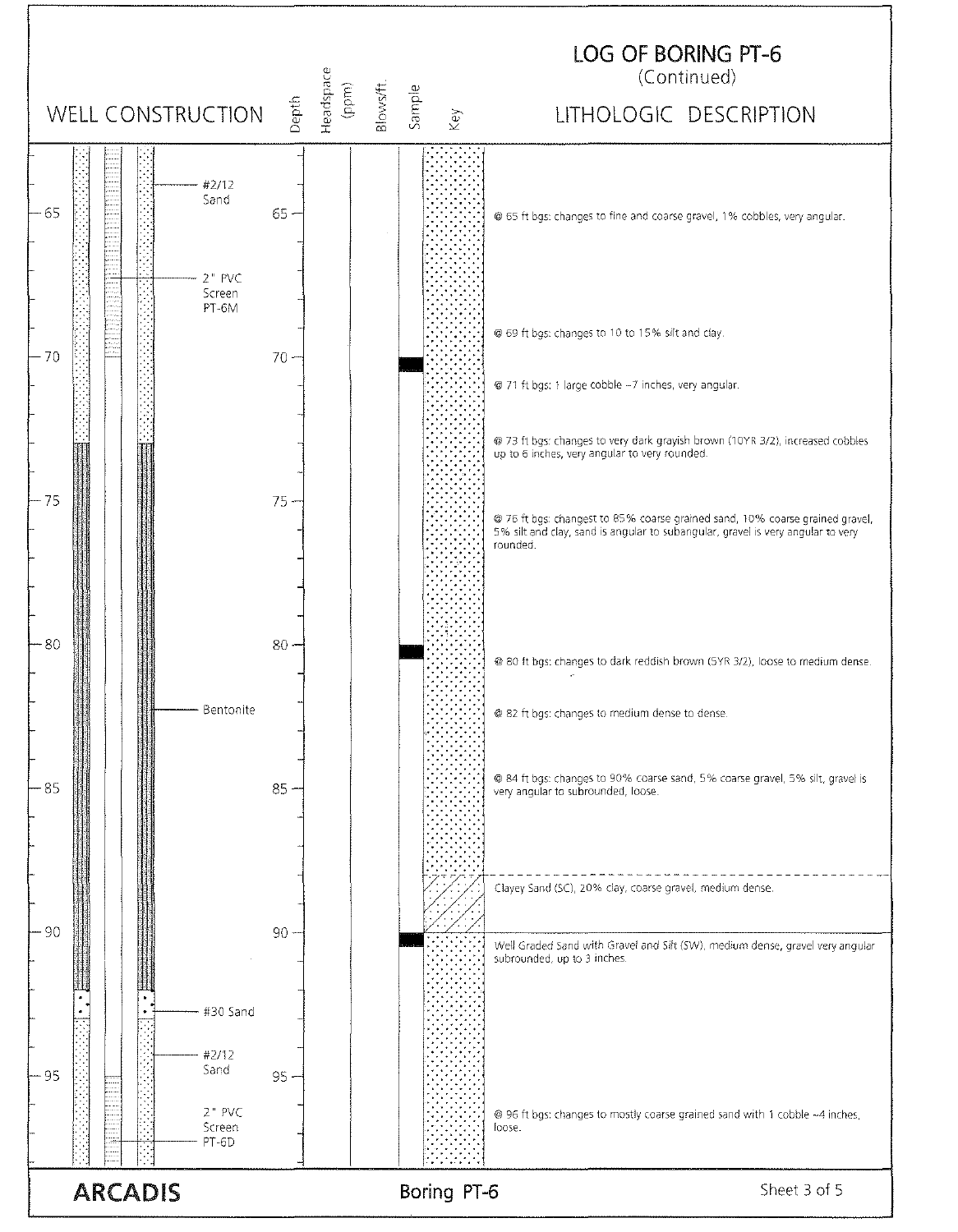

**ARCADIS**